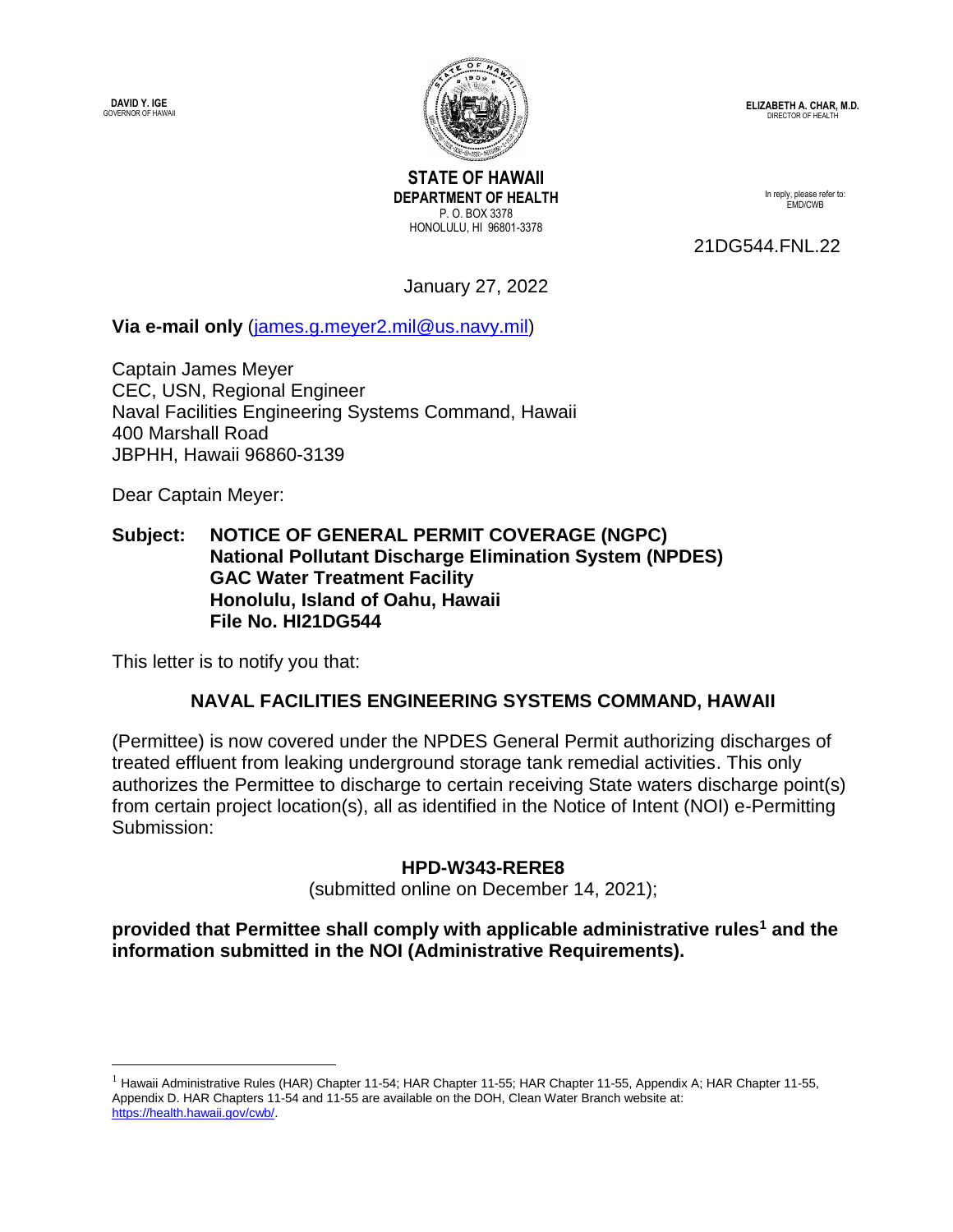Captain James Meyer 21DG544.FNL.22 January 27, 2022 Page 2

Unauthorized Discharges. Discharges of any pollutants not authorized by or not in accordance with HAR Chapter 11-55 Appendix D, including unauthorized discharges of storm and non-storm water, process and non-process wastewater, toxics, nutrients, and other water pollutants to State waters are prohibited. This NGPC cannot be modified (not including changes to contact information), including additions of discharge point locations.

Term. This NGPC shall take effect on the date of this letter. **This NGPC shall expire at midnight, July 12, 2023**, or when amendments to HAR Chapter 11-55 Appendix D, are adopted, whichever occurs first.

Certain Requirements. As a reminder, this NGPC requires the Permittee, among other things, to do the following.

1. Monitor the discharge effluent as follows:

| $\sim$ algorith good $\sim$ internal othoghn roodining material $\sim$ | <b>Effluent</b>             |                   | <b>Monitoring Requirements</b>         |                            |
|------------------------------------------------------------------------|-----------------------------|-------------------|----------------------------------------|----------------------------|
| <b>Effluent Parameter</b>                                              | <b>Limitations</b><br>${1}$ | <b>Units</b>      | <b>Measurement</b><br><b>Frequency</b> | <b>Sample Type</b>         |
| <b>Flow</b>                                                            | Report                      | GPD               | Continuous                             | Calculated or<br>Estimated |
| <b>Total Petroleum</b><br>Hydrocarbons as Gasoline<br>${2}$            | Report                      | mg/L              | Weekly                                 | Grab                       |
| <b>Total Petroleum</b><br>Hydrocarbons as Diesel {3}                   | Report                      | mg/L              | Weekly                                 | Grab                       |
| Benzene {3}                                                            | 1.8                         | mg/L              | Weekly                                 | Grab                       |
| Toluene {3}                                                            | 5.8                         | mg/L              | Weekly                                 | Grab                       |
| Xylenes {3}                                                            | Report                      | mg/L              | Weekly                                 | Grab                       |
| Ethylbenzene {3}                                                       | 11                          | mg/L              | Weekly                                 | Grab                       |
| Lead $\{4\}$                                                           | 0.029                       | mg/L              | Weekly                                 | Grab                       |
| Organic Lead {5}                                                       | Report                      | mg/L              | Weekly                                 | Grab                       |
| pH {6}                                                                 | $5.5 - 8.0$                 | Standard<br>Units | Weekly                                 | Grab                       |
| Whole Effluent Toxicity {7}                                            | Pass $\{8\}$                |                   | Monthly                                | Composite                  |

For discharges to Halawa Stream receiving waterbody:

GPD - Gallons per Day<br>mg/L - Milligrams per Lit

Milligrams per Liter

{1} Pollutant levels exceeding discharge limitations shall be reported to the Director within 24 hours after the Permittee becomes aware of the results. The Permittee shall provide the Director with an explanation of the pollutant origin. Monitoring results shall be submitted on the Discharge Monitoring Report (DMR) form.

{2} EPA method 5030/8015 shall be used for the measurement of Total Petroleum Hydrocarbons as Gasoline and EPA method 3550/8015 shall be used for the measurement of Total Petroleum Hydrocarbons as Diesel.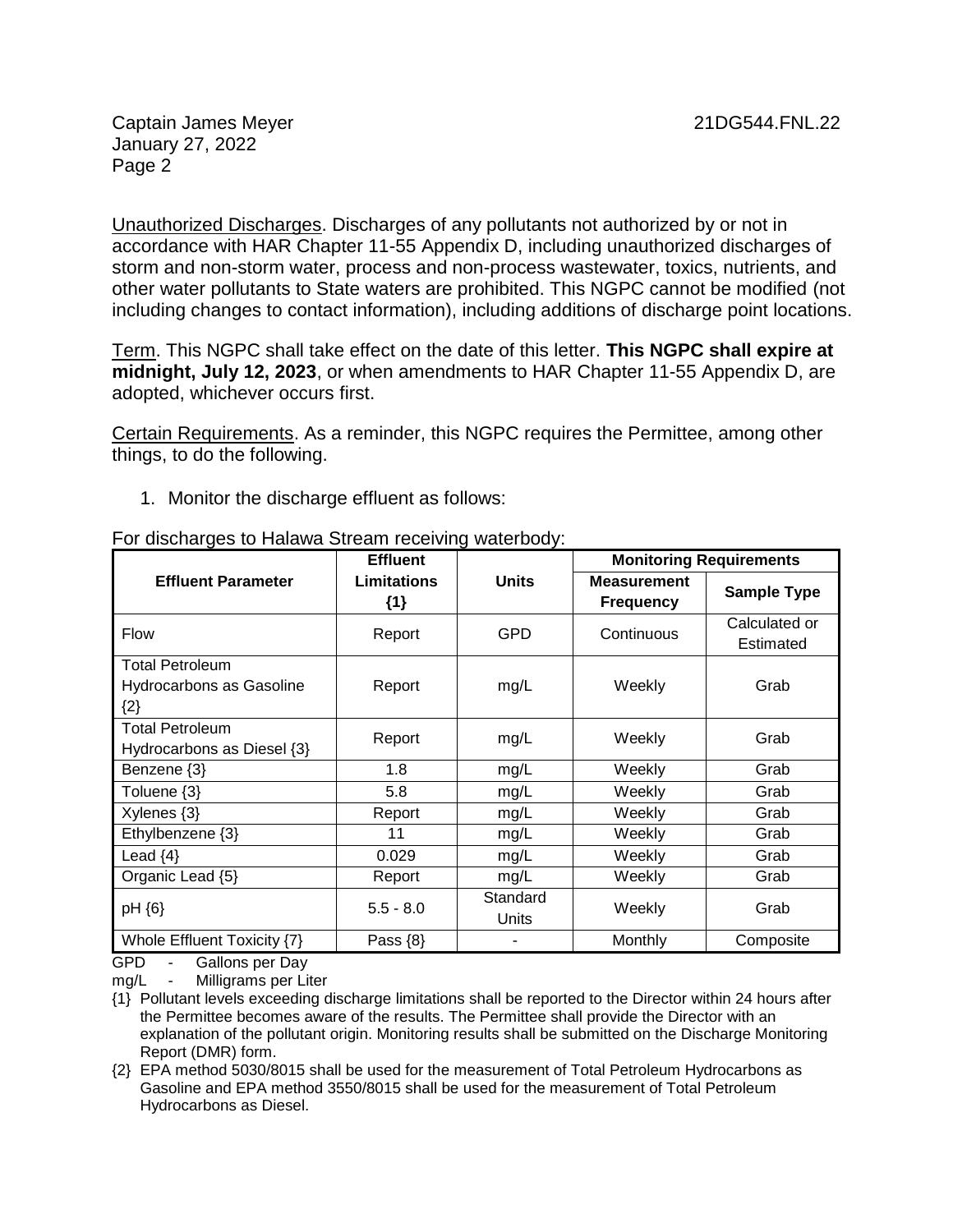Captain James Meyer 21DG544.FNL.22 January 27, 2022 Page 3

- {3} EPA methods 5030/8015, or 5030/8021B, or 5030/8260B, 602, or 624, shall be used for measurement of benzene, ethylbenzene, and toluene. EPA method 8260b, or an equivalent method, shall be used for the measurement of xylenes.
- {4} The permittee shall test for the total recoverable lead.
- {5} EPA method 6010B shall be used for measurement of organic lead.
- {6} The permittee shall measure the pH within fifteen minutes of obtaining the grab sample.
- {7} Whole Effluent Toxicity testing shall be performed in accordance with the provisions of HAR 11-55, Appendix D, Section 7 of the general permit.
- {8} "Pass" as defined in HAR 11-55, Appendix D, Section 7. When calculating compliance with this limit, an Instream Waste Concentration (IWC) of 100% effluent shall be used.
	- 2. Provide to the Department an Initial Investigation Toxicity Reduction Evaluation Workplan within one hundred twenty days after the issuance date of the notice of general permit coverage in accordance with Item 7.d. of HAR, Chapter 11-55, Appendix D.
	- 3. Provide to the Department an updated time table of major activities prior to the start of the activity. The time table shall include the date when the contractor will begin the project, the date when the contractor will begin the treatment and discharge process, and the time frame of the proposed discharges for the project.
	- 4. The Permittee shall address the Department's comments and/or concerns regarding Items 2 and 3 above to the Director's satisfaction before discharge activities begin.
	- 5. The permittee shall conduct, or have a contract laboratory conduct, monthly static or flow-through bioassays on composite effluent samples in accordance with the methods described in "Short-term Methods for Estimating the Chronic Toxicity of Effluents and Receiving Waters to Freshwater Organisms" (EPA 821/R-02-013, October 2002), and "Short-term Methods for Estimating the Chronic Toxicity of Effluents and Receiving Waters to Marine and Estuarine Organisms" (EPA 821/R-02-014, October 2002).
	- 6. Review the effectiveness and adequacy of the implemented Treatment System Operations Plan at a minimum of once per week, and update the plan as often as necessary. Any change(s) to the Treatment System Operations Plan or correction(s) to information already on file with the Department shall be submitted to the Clean Water Branch as such change(s) or correction(s) arise. The Permittee shall address the Department's comments and/or concerns to the Director's satisfaction before discharge activities under such change(s) or correction(s) commence.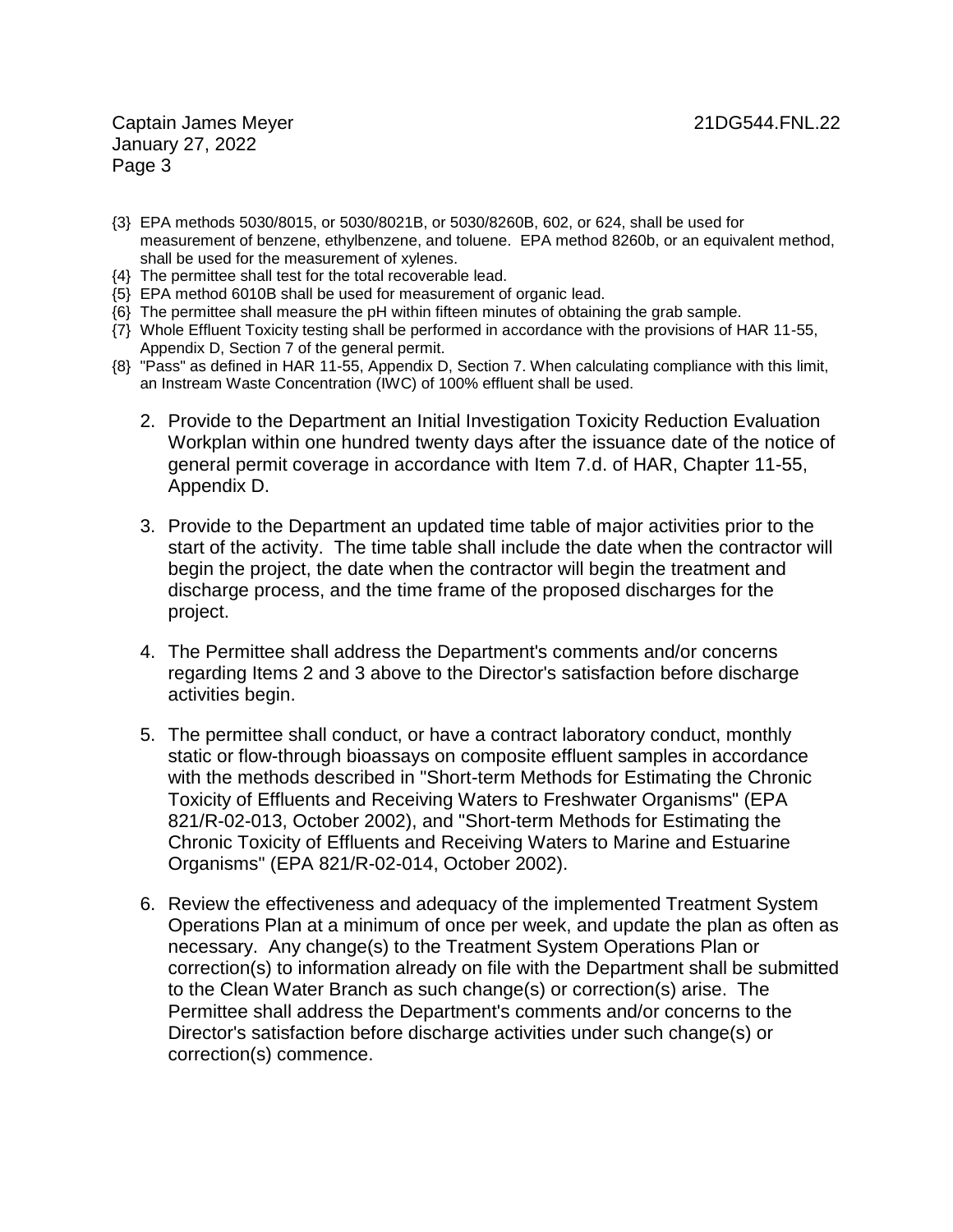- 7. Complete and submit the Solid Waste Disclosure Form for Construction Sites to the DOH, Solid and Hazardous Waste Branch, Solid Waste Section, as specified on the form within seven (7) calendar days before the start of the construction activities. The form can be downloaded at: [https://health.hawaii.gov/shwb/files/2018/04/swdiscformapr2018.pdf.](https://health.hawaii.gov/shwb/files/2018/04/swdiscformapr2018.pdf)
- 8. Complete and submit the Notice of Cessation (NOC) within two (2) weeks of completion of the subject project.

Compliance Submittals. All NGPC compliance submittals, including the NOC, Notification of Start of Construction or Discharge, Discharge Monitoring Reports (DMRs) and other required information shall be submitted on the CWB Compliance Submittal Form for Individual NPDES Permits and NGPCs. This form shall be completed on the e-Permitting Portal located at: [https://eha-cloud.doh.hawaii.gov/epermit.](https://eha-cloud.doh.hawaii.gov/epermit)

Other Authorizations. The Permittee is responsible for obtaining other Federal, State, or local authorizations as may be required by law.

Failure to Comply. Failure to comply with Administrative Requirements is an enforceable violation and this NGPC may be terminated. Violations may be enforced pursuant to Hawaii Revised Statutes (HRS) Chapter 342D and are punishable by civil and criminal penalties thereunder.

Falsification of Information. Providing information (including in the NOI) that does not accurately describe what is actually occurring at the project site/facility, and failure to prepare the SWPPP prior to NOI submission, may result in criminal penalties for the Permittee and their authorized representative as provided in Clean Water Act<sup>2</sup>, Section 309 and HRS § 342D-35.

DOH Survey. Please complete the DOH Customer Satisfaction Survey regarding your request for General Permit coverage. This brief survey is available on the e-Permitting Portal located at: [https://eha-cloud.doh.hawaii.gov/epermit.](https://eha-cloud.doh.hawaii.gov/epermit) Please use the Application Finder button and search for the "Customer Satisfaction Survey."

 $\overline{a}$ 

<sup>2</sup> Federal Water Pollution Control Act, 33 USC § 1251, *et seq*.